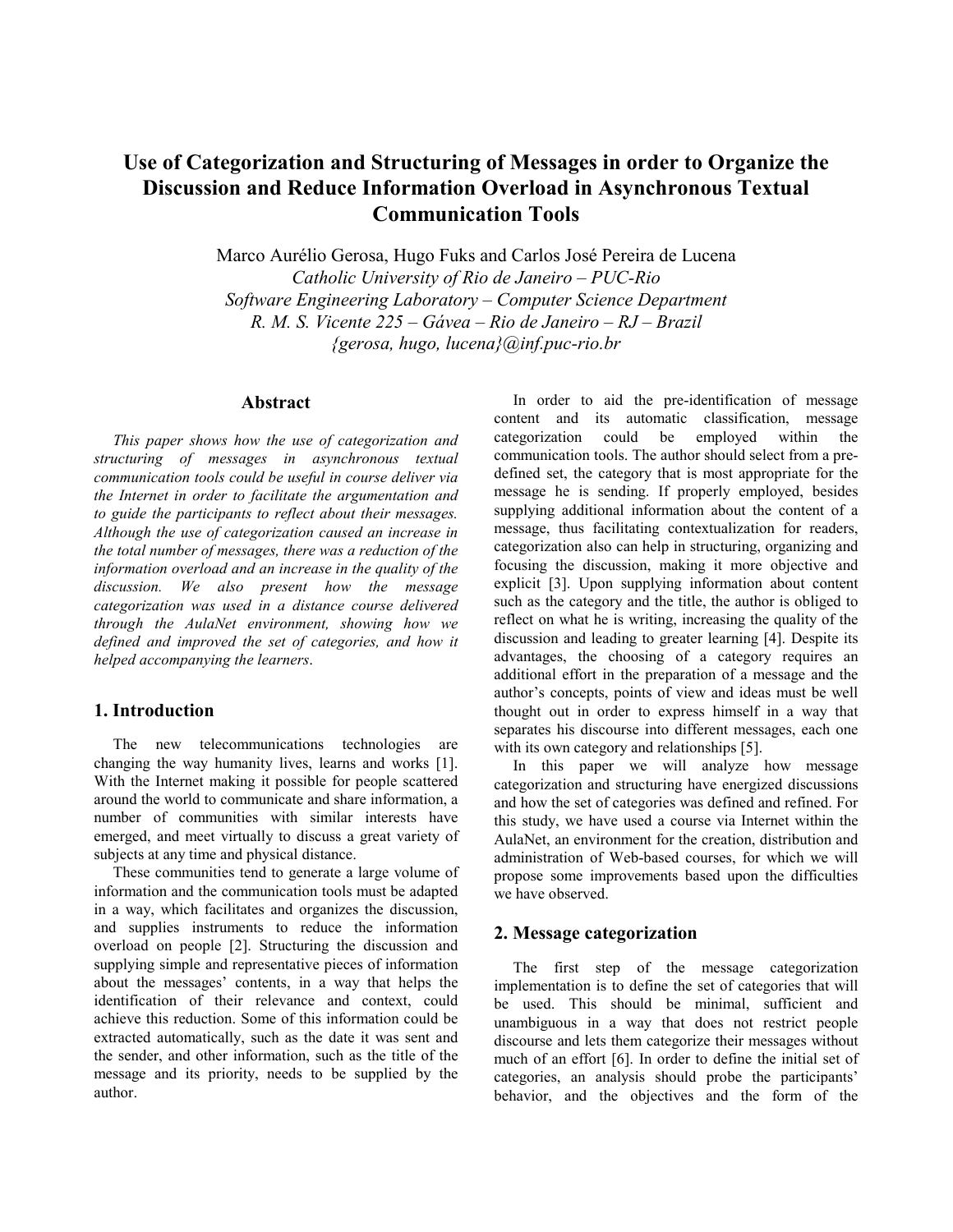discussion [7,8]. Being careful to define clearly the categories can minimize doubts and confusions. Ambiguous categories lead to the spreading around of messages that should be in the same category, leading to erroneous automatic messages grouping.

## **3. The AulaNet learning environment**

The AulaNet is a groupware for the creation, distribution and administration of Web-based courses. Its services are organized based upon the principle that, in order to learn in a group, an individual must share his ideas (to communicate), be in tune with the members of the group (to coordinate) and carry out the tasks in a satisfactory manner (to cooperate) [9].

The communication mechanisms of AulaNet are: a tool for electronic mail messages with the instructor (Contact with the Teachers); electronic mail with the group (Discussion Group); an asynchronous threaded text discussion (Interest Group); a synchronous text chat conference (Debate); and a tool for instantaneous exchange of messages with on-line participants (Contact with Participants). These mechanisms are put at the disposal of the teacher at the time of the creation of the course and while it is being delivered, making it possible for the teacher to select and re-configure which services he wants to make available for the learners.

The message categorization is implemented in the Discussion Group and Interest Group. The teacher defines which categories will be made available for the participants' choice at moment they post their messages. It is possible to create, rename, deactivate and activate categories at any time of the course.

If the learner's choice of category has not been appropriate, the instructor may change it even after it has been sent. When this happens, the author of the message receives an electronic mail notification.

Upon viewing the list of messages of a service, the participants check which category the message belongs through its name in brackets, as well as other information such as the title, the author and the date, as shown in Figure 1 and Figure 2. Thus it is possible to quickly identify how the discussion is going on and what is the probable content of each message. The AulaNet also supplies reports that group messages by category, helping the instructors and the students to follow the quantity of messages in each category.

# **4. The course Information Technology Applied to Education**

The ITAE course has been offered since 1998 by the Catholic University of Rio de Janeiro and currently is taught entirely via the Internet within the AulaNet environment. The objective of the course is to capacitate educators to work in groups, using the new information technologies in teaching/learning. Since the focus of this paper is on communication tools using message categorization, only the use of Discussion Group and Interest Group services will be analyzed.

The Discussion Group is used for communication with the entire class. In this service, when a message is posted, besides being stored in the environment it is also sent to the electronic mailbox of all members of the group. On the environment, the messages are shown in the form of a list sorted chronologically, as shown in Figure 1. This service is used in the course mainly for coordination messages from the instructors.

The Interest Group operates like a conferencing system where it is possible to answer a message and the answers are nested below it forming a threaded discussion. This structure permits the organization of a discussion by topics, with related messages remaining below the original topic message, as shown in Figure 2. The Interest Group is used in the ITAE to develop the course's themes, as well as those selected by the participants.

According to the course methodology, for each course topic a learner is designated as seminar leader. He is responsible for carrying out research on the subject and preparing the Seminar, a text that reports about what already exists and what is being researched, showing his or her point of view. The other learners are responsible for sending contributions about the seminar topic, going into greater depth on the subject matter.

## **5. Categorization of messages in ITAE**

The experience with message categorization on the ITAE began during the first semester of 2000. In this section, it is reported how was the implementation of the message categorization, how the categories set was defined and refined, and how it was associated with the structuring of message.

#### **5.1. First semester of 2000 (2000.1)**

In the first semester of 2000, the messages of the seminar leader and the contributions were posted on the Discussion Group and the Interest Group was used for the in-depth discussion of other topics that emerged during the course. The categories that were originally defined for the Discussion Group were: Presentation, for the presentation of the participant at the start of the course; Seminar and Seminar Contribution, for the messages from the seminar leader and the contributions; Operational Problems, to report problems; and Generic, for messages that do not fit into any of the previous ones.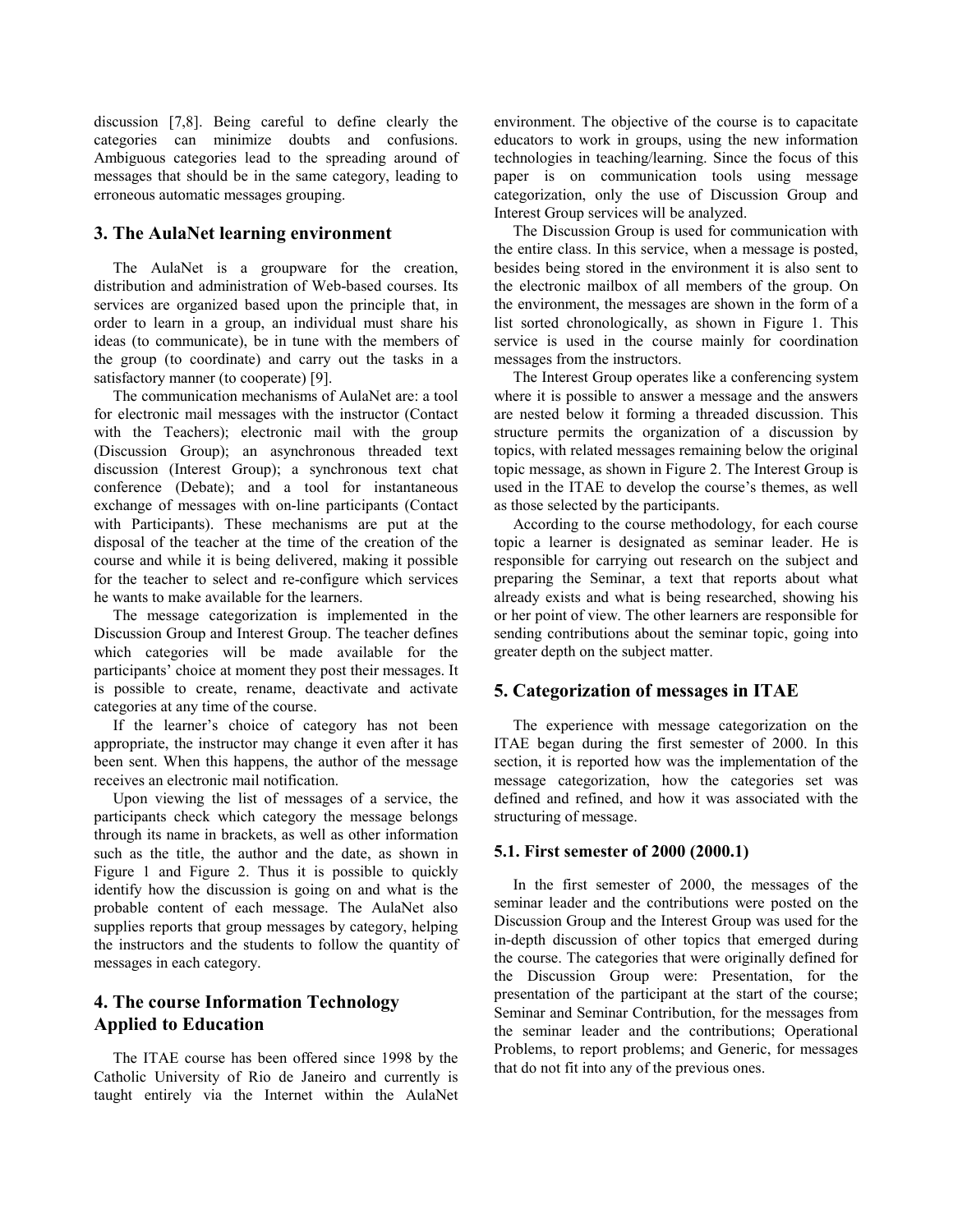

o [Question] Recursos vs. Acessibilidade [Cristiane Azevedo Ferreira - 18/09/2000 09:02] ■ [Argumentation] Tecnologias fechadas [Willian Luiz Pereira - 18/09/2000 16:57] - [Arqumentation] Recursos Vs. Acessibilidade [Guilherme Nobrega Teixeira - 19/09/2000 00:28] <u> Largumontation LOuanto a acoccibilidado LCuilbormo Nobroco</u> **Control AUL/77**  $\blacksquare$  Back  $\blacksquare$  Send...

Figure 2. A dialogue within an Interest Group showing the structuring of the messages

During the semester, it was noted that this set of categories were used basically for exhibiting ideas and posting notices, not offering mechanisms for debating the topics in depth. To solve this difficulty and to stimulate interaction in the Discussion Group, three more categories were offered. Based upon the IBIS proposal [10, 11], the categories offered were Question, to propose questions and discussion topics; Position, to express a point of view answering a question; and Argumentation, to supply the reasons for the position.

Since these new categories presumed short messages, delimited by the scope of the category and were strongly inter-related (a Position is always about a Question and an Argumentation is about a Position), the linearity of the Discussion Group showed itself to be an obstacle (Figure 1). It was not possible to know to which Question a Position referred and about which Position an Argumentation was referring, without reading the title or the body of the message. In addition, the learners had difficulties in using them, mixing more than one concept in a message [10].

Looking for data that could base a reformulation on the use of the categories for the subsequent semester, the purpose of each one of the 205 Discussion Group messages was analyzed and classified (see Table 1).

It can be noted that there is two groups of messages in Table 1: 107 messages regarding group coordination (Items 1 to 6) and 98 messages regarding content of the course (Item 7). Once again, these two types of messages were sent to the same list and they were intercalated with each other, making the list disorganized. The table also shows that the majority (94%) of the messages send by the instructor was about group coordination. Finally, 35% of all messages pertained to the Generic category, which indicates that the set of categories adopted was not adequate.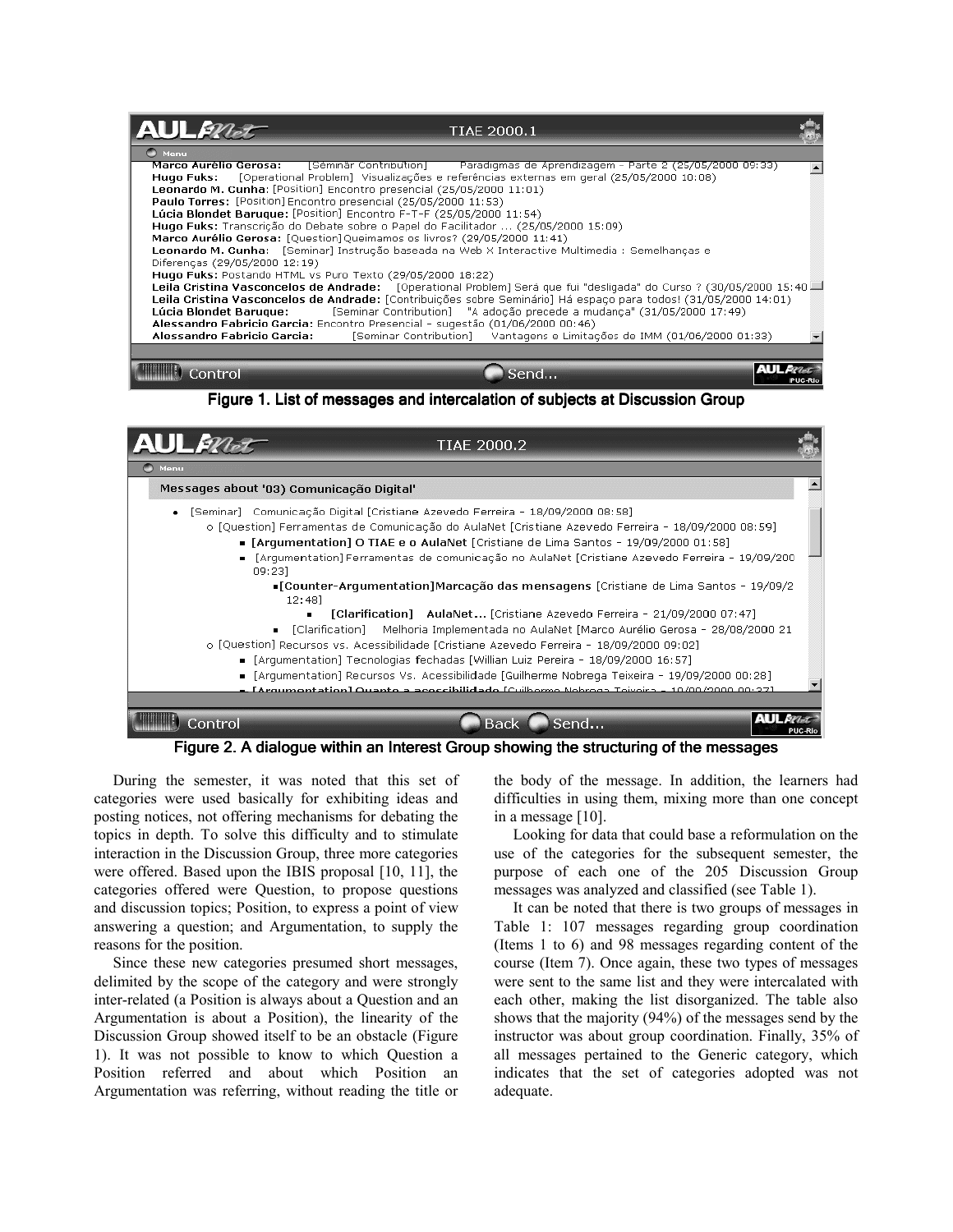| iiivooggoo oi Evoo                        |       |                |          |               |         |              |                |                |          |                |         |
|-------------------------------------------|-------|----------------|----------|---------------|---------|--------------|----------------|----------------|----------|----------------|---------|
|                                           |       |                | Role     | Category Used |         |              |                |                |          |                |         |
| Purpose                                   | Total | Instructor     | Learners | Presentation  | Seminar | Contribution | Op. Problem    | Question       | Position | Argumentation  | Generic |
| 1. Presentation of<br>the participants    | 10    | $\mathbf{1}$   | 9        | 9             |         |              |                |                |          |                | 1       |
| 2. Motivation and<br>activity follow-up   | 9     | 9              |          |               |         |              |                |                |          |                | 9       |
| 3. Information about<br>methodology       | 16    | 16             |          |               | 1       | ٠            | $\overline{c}$ | ٠              |          | ٠              | 13      |
| 4. Notices about the<br>course            | 31    | 31             |          |               |         |              | $\overline{c}$ |                |          | ٠              | 29      |
| 5. Operational<br>problems                | 8     | $\overline{2}$ | 6        |               | -       | ٠            | 8              | -              |          | ٠              |         |
| 6. Discussion about<br>the course running | 33    | 5              | 28       |               |         |              |                | 9              | 5        | $\overline{c}$ | 17      |
| 7. Discussion of<br>course content        | 98    | 4              | 94       | ٠             | 17      | 75           |                | $\overline{c}$ | 1        | ٠              | 3       |
| <b>TOTAL</b>                              | 205   | 68             | 137      | 9             | 18      | 75           | 12             | 11             | 6        | $\overline{2}$ | 72      |

Table 1. Classification of the Discussion Group messages of 2000.1

#### **5.2. Second semester of 2000 (2000.2)**

In order to solve the problem of lack of structure and organization of the Discussion Group messages, which were not divided into topics and which were presented in chronological order, the discussion about the content of the course was transferred to the Interest Group. A new forum was created for each class so that the messages were organized and compartmentalized within it.

In the Discussion Group, which was used for the group coordination, the categories Presentation, for the participants present themselves; Operational Problems, to report about problems; and Generic, to be used when the message did not fit other categories were maintained. Since the discussion about the content of the course was moved to the Interest Group, the categories Seminar, Seminar Contribution, Question, Position and Argumentation were taken out of the Discussion Group.

In order to reduce the number of messages in the Generic category, new categories were created to isolate the messages about the group coordination, which represented 96% of the generic messages on the previous semester, as observed in Table 1. The categories created were Notices, for notifications; Monograph, for messages related to the final work of the course; and Evaluation, for learners to evaluate the course and the AulaNet environment.

The categorization of the messages also was adopted for the Interest Group, using some of the Discussion Group categories: Seminar and Seminar Contribution for the seminar and contributions of the learners, and Question for discussion of topics. Due to the difficulty of using the IBIS methodology noted in the previous semester, it was decided to eliminate the Position category and change the concept of the Argumentation category.

This category would respond directly to a Question, providing the opinion of the author on the title of the message, and the explanation and arguments on its body, joining the old concepts of the Position and Argumentation categories.

For greater clarity about the objective of the Argumentation, a category called Counter-Argumentation was created, with the same structure of Argumentation, but used to disagree with messages of that category. Furthermore, the categories of Case, to relate experiences, and Generic, for messages that did not fit any other category, were created.

During the semester, it was noted that the Question category was used for two different purposes. Besides being used to propose topics for discussion, as it was initially planned, it also was used to post doubts about the course or about other messages. This second form of use generally generated just one answer that did not necessarily had a sense of argumentation or point of view. To make the discussion more clear, it was decided, with the help of the learners, to offer two more categories: Doubt, for simple questions that did not generate debate; and Clarification, to solve doubts and misunderstandings.

This semester, the ITAE had a group of seven learners and three instructors, while in the last semester were seven learners and one instructor. The summary of the number of messages in each category and the comparison with the previous semester is shown in Table 2, where DG means a Discussion Group category, IG is an Interest Group category and the number in parentheses is the quantity of messages for the category.

| 2000.1                                | 2000.2                                |  |  |  |  |  |
|---------------------------------------|---------------------------------------|--|--|--|--|--|
| $DG - Seminar (18)$                   | $IG - Seminar (13)$                   |  |  |  |  |  |
| <b>DG</b> – Seminar Contribution (75) | IG – Seminar Contribution (33)        |  |  |  |  |  |
| DG – Presentation (9)                 | <b>DG</b> – Presentation (12)         |  |  |  |  |  |
| <b>DG</b> - Operational Problems (12) | <b>DG</b> – Operational Problems (14) |  |  |  |  |  |
| $DG - Question (11)$                  | $IG - Question (65)$                  |  |  |  |  |  |
| $DG - Position(6)$                    | $IG - Argumentation (129)$            |  |  |  |  |  |
| $DG - Argumentation(2)$               | $IG$ – Counter-Argumentation (26)     |  |  |  |  |  |
| $DG - Generic (72)$                   | $DG - Generic (20)$                   |  |  |  |  |  |
| IG – Generic $(90)$                   | IG – Generic $(12)$                   |  |  |  |  |  |
|                                       | $IG - Doubt(7)$                       |  |  |  |  |  |
|                                       | $IG$ – Clarification (25)             |  |  |  |  |  |
|                                       | $IG - Case (2)$                       |  |  |  |  |  |
|                                       | <b>DG</b> – Evaluation (18)           |  |  |  |  |  |
|                                       | $DG - Notice (50)$                    |  |  |  |  |  |
|                                       | DG - Monograph (20)                   |  |  |  |  |  |
| Total: 288                            | <b>Total: 446</b>                     |  |  |  |  |  |
|                                       |                                       |  |  |  |  |  |

Table 2. Comparative table about the use of  $c$ ategories in the two semesters analyzed

It can be seen that because of the structuring of the discussion through the nesting of the messages and the refining of the sets of categories adopted, learner participation increased in the discussion about the course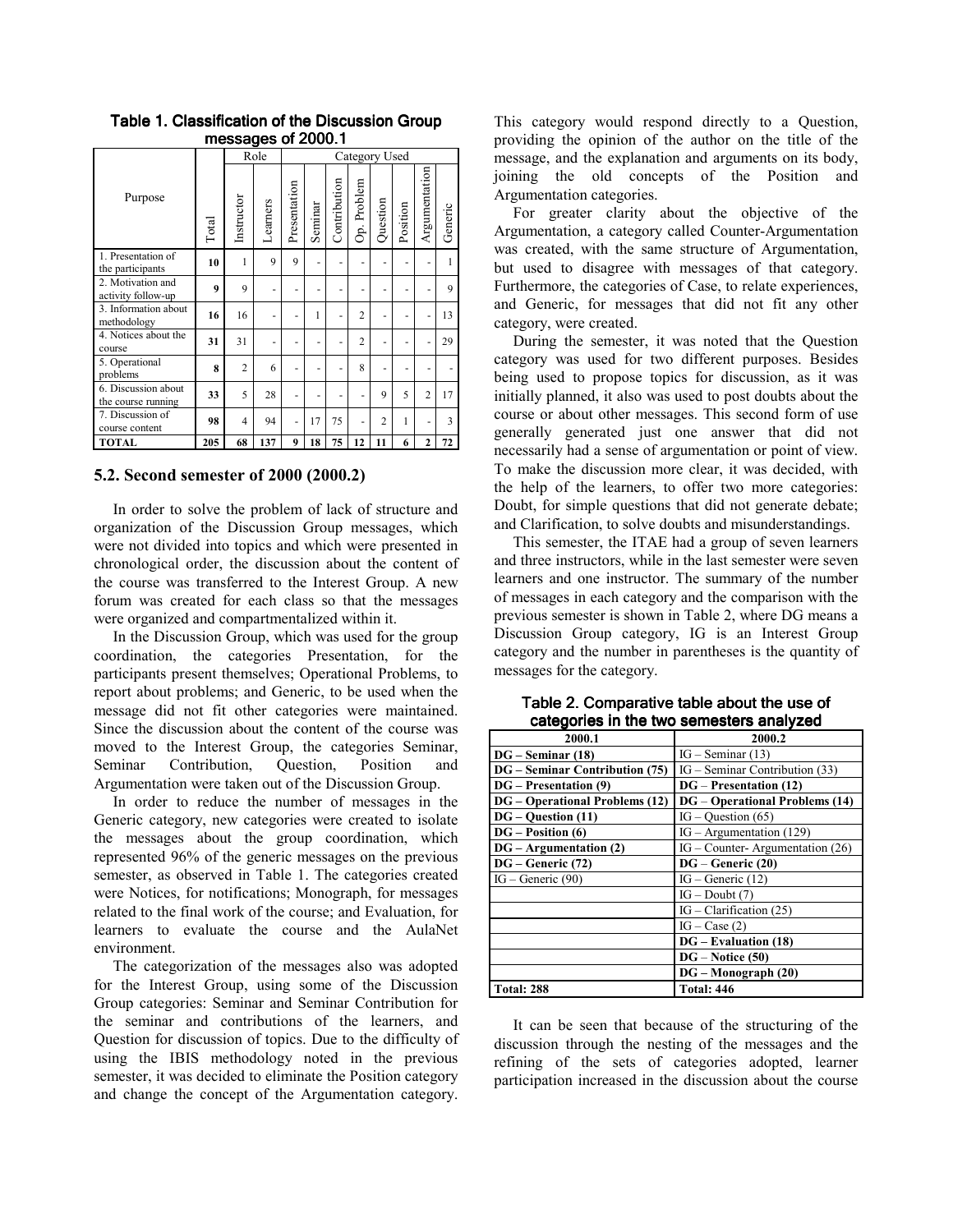topics, increasing the average number of messages per class from 7 to 24. According to the instructors, there was also a gain in the quality of the work caused by an improvement in the learning process in relation to the previous semesters, mostly because of self-discipline imposed by the use of the categories and structuring.

The learners chose to use the Question, Argumentation and Counter-Argumentation categories instead of using the Seminar Contribution category, whose number of messages fell from 75 to 33. The quantity of messages in those categories in the second semester (220 messages) is 11 times greater than the quantity of messages of the Question, Position and Argumentation categories in the first semester (19 messages). The quantity of messages in the Seminar, Presentation and Operational Problems categories did not change from one semester to another, because there were no changes in methodology that would benefit or restrict the use of these categories. There was a significant reduction in the quantity of messages in the Generic category of the Discussion Group (72 to 20) through the adoption of the Notice category. Finally, the Case category practically was not used and the Generic category of the Internet Group had a low level of utilization (4% of the messages).

Table 3. Classification of the Discussion Group Messages 2000.2

| Purpose                     |              |            | Role           | Category Used |                |                |            |                |                |  |
|-----------------------------|--------------|------------|----------------|---------------|----------------|----------------|------------|----------------|----------------|--|
|                             |              | Instructor | Learners       | Presentation  | Notice         | Problem<br>ЭĖ. | Evaluation | Monograph      | Generic        |  |
| 1. Presentation             |              | 3          | 9              | 12            | -              | -              | ۰          |                |                |  |
| 2. Motivation               |              | 16         | 3              |               | 14             | ٠              | 3          | $\overline{c}$ |                |  |
| 3. Informs and explanations |              | 5          |                |               | 5              | ٠              | ۰          |                |                |  |
| 4. Notices about the course |              | 20         | 1              |               | 14             | ٠              | 3          | $\overline{c}$ | $\overline{c}$ |  |
| 5. Operational problems     | 19           | 9          | 10             |               | 3              | 12             | ۰          | 4              |                |  |
| 6. Running of the course    | 56           | 8          | 48             |               | 12             | $\overline{c}$ | 12         | 12             | 18             |  |
| 7. Course content           | $\mathbf{2}$ |            | $\overline{c}$ |               | $\overline{c}$ | -              | ۰          |                |                |  |
| <b>TOTAL</b>                |              | 61         | 73             | 12            | 50             | 14             | 18         | 20             | 20             |  |

For a more detailed analysis of the Discussion Group, we classified the messages according to their purpose, showing the role of the sender and the categories used, as it can be seen in Table 3. We can note that the Notice category was used for practically all purposes. This indicates that it is too generic and that is necessary to separate it into categories that are more specific. Its concept was also overlapped with other categories, like the Monograph. For example, when the instructor published the grades for the group's monographs, one time he used the category Monograph and other he used the Notice. Both uses may be considered correct, since the publishing of grades is a notice but also is related to the course monographs. The fact of having two correct categories for the same message confuses the author at the

moment of choosing a category and the participants when looking for a message.

## **6. Improvements on the environment**

Based upon the difficulties that were observed and reported by the learners, we will now describe some proposals for improving the AulaNet environment to minimize the problems encountered.

A difficulty encountered by the learners was to know the purpose and the form of use of the categories. In order to minimize this difficulty, the environment now shows, with the name of the category, a brief description previously supplied by the teacher explaining its purpose.

In order to guide learners who did not properly choose or use the categorization, now the teacher is able to comment on the message, giving instructions and explanations to both the author and the group.

It was noted that some categories could be used only in given phases of the course, as it is the case of the Presentation category during the first weeks. Despite this fact, they were available the entire time allowing a wrong choice. In order to reduce the number of categories available to participants when they have to choose one, the teacher can deactivate and reactivate the categories at any time. Upon deactivating a category, it continues to appear in the reports but it becomes no longer available for new messages.

Another way of limiting the number of categories available to the participants at the moment of choice is the teacher indicating what are the valid sequences [12]. For example, the Argumentation category is used only in response to a Question and, consequently, it only needs to be available to respond to a message in this category.

Other functionalities suggested are the possibility of changing the position of the Interest Group messages, the use of icons to identify the category and the possibility of the author to correct the categories of his messages.

#### **7. Conclusions**

The success of the application of message categorization depends in part on the set of categories adopted. This set must be defined by estimating the objectives of the discussion and of the messages, as well as the behavior of the participants. Once the initial set has been defined, it should be refined, observing each category's use and the purposes of the messages in the generic category. Even if a satisfactory set is obtained for one group, there is no guarantee that it will work for other groups, so the teacher should pay attention to adequate it. Upon the definition of a set of categories, the teacher should avoid those that are ambiguous or with similar meanings. This kind of category could confuse the